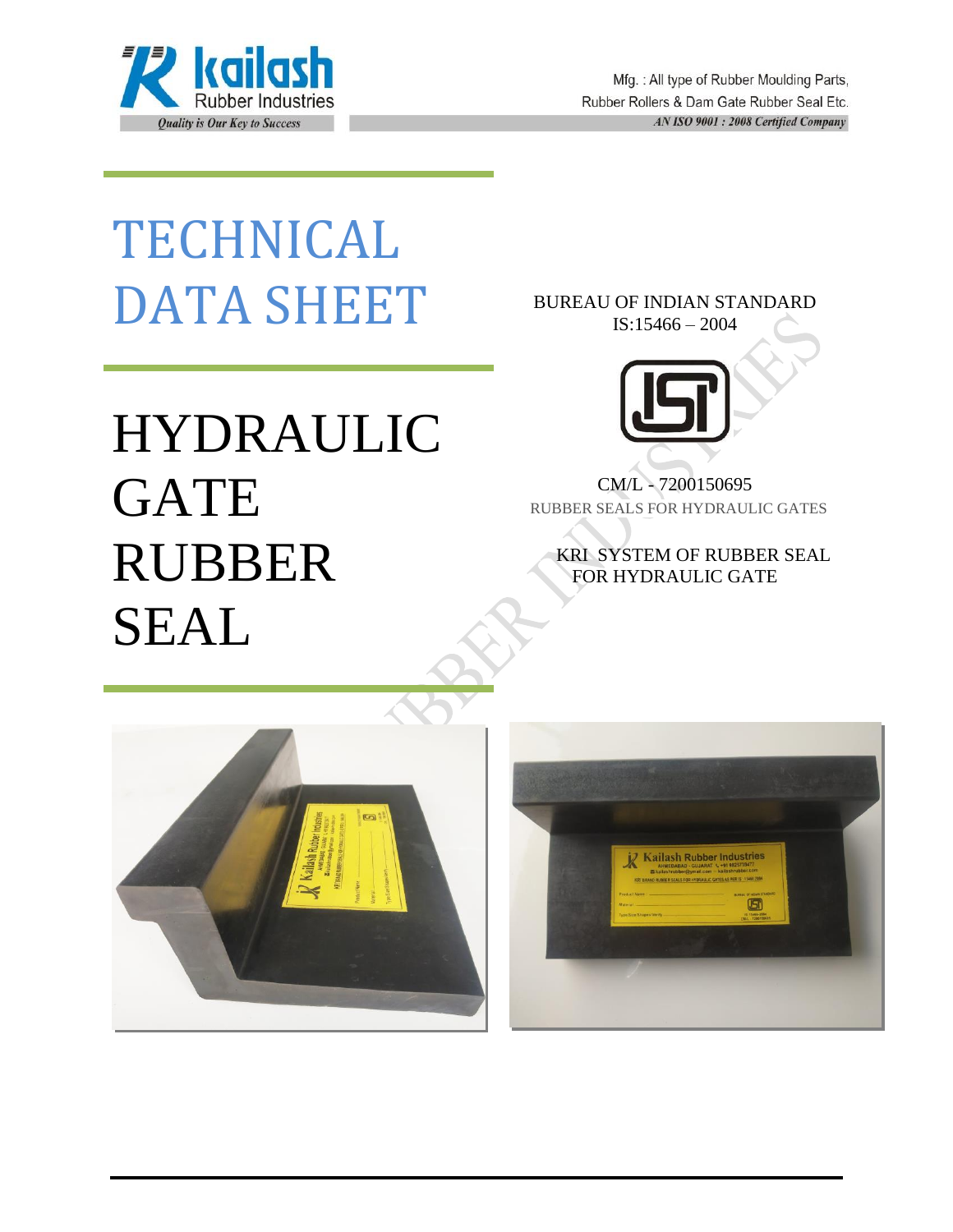#### **1. Introduction**

#### **KRI Seals are moulded only, usually from compounds of Natural Rubber. Natural Rubber has superior mechanical properties.**

 In general, rubber hydraulic seals should have high tensile strength, high tear resistance, good abrasion resistance, low water resistance and excellent weathering resistance.

We also use other rubber such as SBR, Neoprene and EPDM in the hydraulic gate seal.

### **Natural Rubber Physical characteristics shall meet the following:**

| <b>Physical Test</b>                                                                           | <b>Test Value</b>                                           | <b>Specifications</b> |  |
|------------------------------------------------------------------------------------------------|-------------------------------------------------------------|-----------------------|--|
| <b>Durometer Hardness,</b>                                                                     | 60 to 70<br><b>Shore Type A</b>                             | <b>ASTM D2240</b>     |  |
| <b>Tensile strength</b>                                                                        | $> 21$ MPa                                                  | <b>ASTM D412</b>      |  |
| <b>Elongation at Rupture</b>                                                                   | 450% (min.)                                                 | <b>ASTM D412</b>      |  |
| <b>Water Absorption</b><br>volume                                                              | $> 5 \%$ change                                             | <b>ASTM D471</b>      |  |
| <b>Compression Set</b><br>B 22 Hrs. @ 70 °C                                                    | 30% (max.)                                                  | <b>ASTM D395</b>      |  |
| <b>Resistance to ozone</b><br>cracking for 50 pphm at<br>20% strain at $40^{\circ}$ C for 96hr | <b>No Crack</b>                                             | <b>ASTM D1149</b>     |  |
| Tensile strength after heat<br>Aging for 48 Hrs@ 70                                            | >10 % of tensile strength<br>before aging                   | <b>ASTM D573</b>      |  |
| <b>Elongation after heat</b><br>48 Hrs@70°C                                                    | >11 % of elongation<br>before aging                         | <b>ASTM D573</b>      |  |
| <b>Low Temperature</b><br><b>Brittleness</b>                                                   | Non-brittle after<br>$3 \text{ min}'$ @ -40 $\textdegree$ C | <b>ASTM D2137</b>     |  |